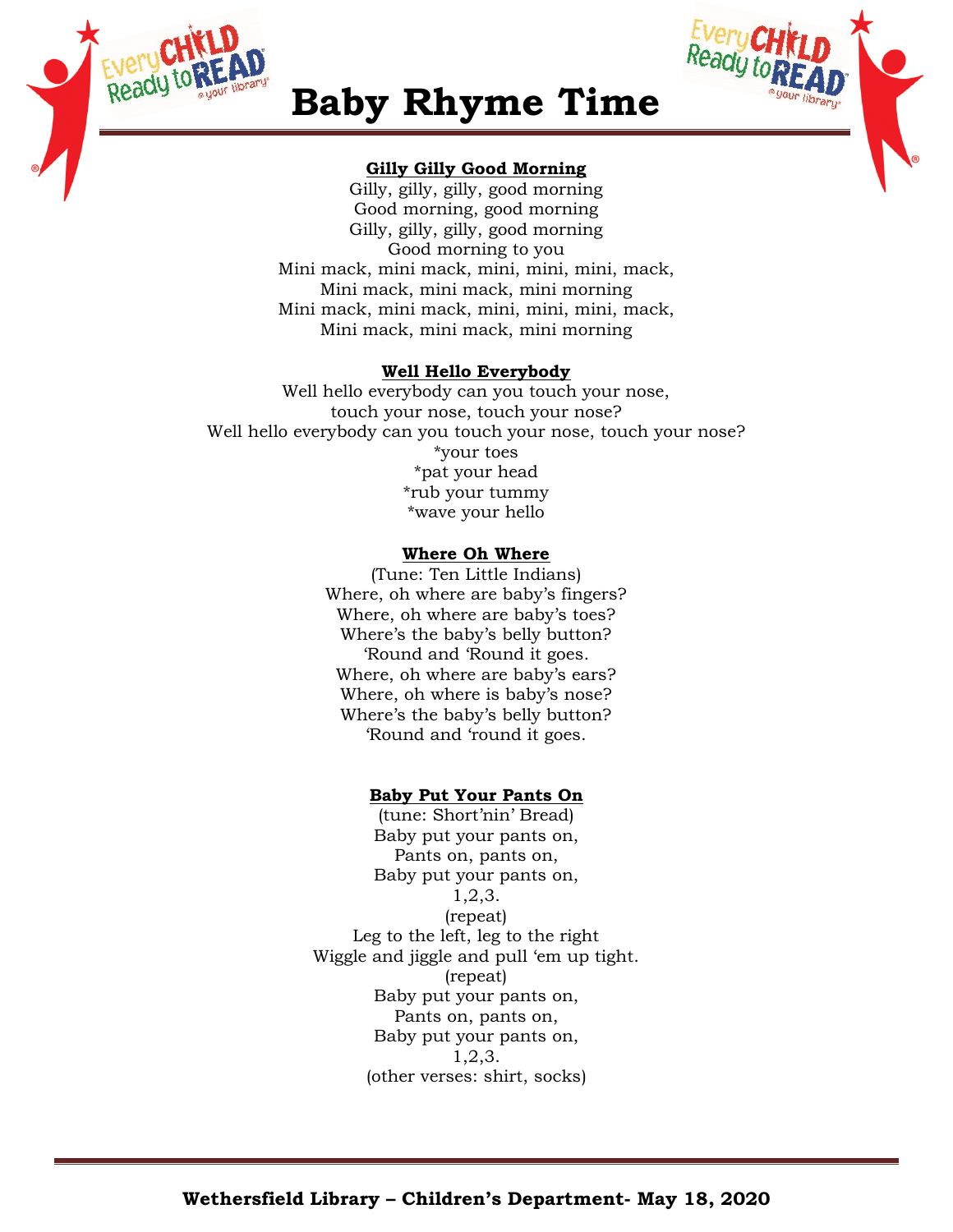# **Baby Rhyme Time**

#### **Baby Hokey Pokey**

(tune: Hokey Pokey) You put your arms up You put your arms down You put your arms up And you wave them all around You tickle, tickle, tickle And you wiggle, wiggle, wiggle, That's how Baby Hokey Pokey goes. (legs up, baby up)

#### **These are Baby's Fingers**

These are baby's fingers, these are baby's toes, This is baby's belly button, 'round and 'round it goes. These are baby's eyes, and this is baby's nose This is baby's belly button, right where I blow!

### **Bumpy Boo**

(tune: Looby Loo) Here we go bumpy boo, baby goes bumpy bye. Baby goes bumpy bee, on top of my knee. I bounce you to the left, I bounce you to the right. I bounce you up and down, and bounce you out of sight. Baby goes bumpy boo, baby goes bumpy bye Baby goes bumpy bee, on top of my knee I bounce you very fast, I bounce you very slow I bounce you up and down And back we both shall go!

#### **What Shall we Do with a Tiny Baby**

(tune: Up She Rises) What shall we do with a tiny baby? What shall we do with a tiny baby? What shall we do with a tiny baby? Early in the morning. Hug and squeeze and tickle 'em all over Hug and squeeze and tickle 'em all over Hug and squeeze and tickle 'em all over Early in the morning.

## **Say, Say, Oh Baby**

(tune: Say, Say Oh Playmate) Say, say, oh baby, come here and clap with me. And bring your happy smile, bounce on my lap awhile Shake, shake, your hands now Shake, shake, your bottom too. And shake your tootises ten, let's do it again. (last time sing "and that's the end")